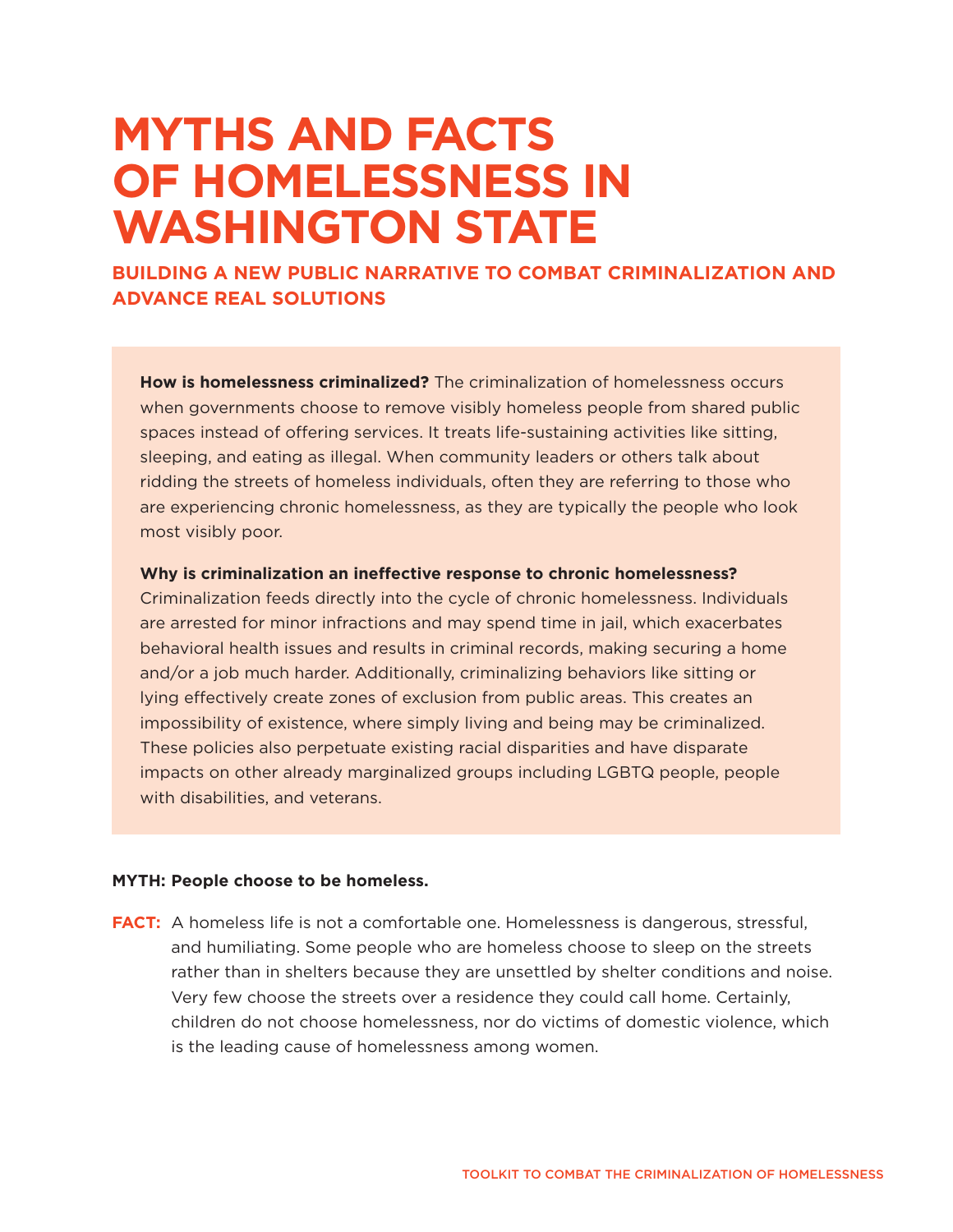## **MYTH: People who are homeless are violent, dangerous, and/or are lawbreakers.**

**FACT:** While a larger number of people experiencing homelessness have substance abuse disorders than the general population, a person who is homeless is no more likely to be a criminal than a housed person, with one legal exception: camping ordinances. But of course people who are homeless break that law merely by being homeless. A person who is homeless is less likely to perpetuate a violent crime than a housed person, and is in fact more likely to be the *victim* of a violent crime, especially if they are a homeless woman, teen, or child.

# **MYTH: People who are homeless in a community usually came from someplace else, and providing services only encourages more people who are homeless to migrate there.**

**FACT:** It is easy to assume that a rise in visible homelessness in a community means people who are homeless are moving to the area. The truth is conditions in our own communities create and sustain homelessness. Client records from All Home (which coordinates homeless services among King County cities, nonprofits and religious institutions) show that 85–90% of people accessing services in King County became homeless in King County. While some people experiencing homelessness move around to find jobs and housing, many are unable to move because of physical or behavioral health disabilities, because of financial hardships like foreclosure or job loss that may have led to homelessness, or because they simply do not want to leave a community where they have established meaningful roots. People experiencing homelessness who *do* move to new areas do so because they are searching for work, have family nearby or for other reasons not related to services—and are worthy of support regardless.

## **MYTH: There are plenty of shelters and housing. People become homeless and remain homeless because they refuse to work.**

**FACT:** The National Law Center on Homelessness and Poverty's *No Safe Place* report states: "There are fewer available shelter beds than homeless people in major cities across the nation. In some places, the gap between available space and human need is significant, leaving hundreds or, in some cases, thousands of people with no choice but to struggle for survival in outdoor, public places." In addition, the wages of low-income households continue to decline as rents rise.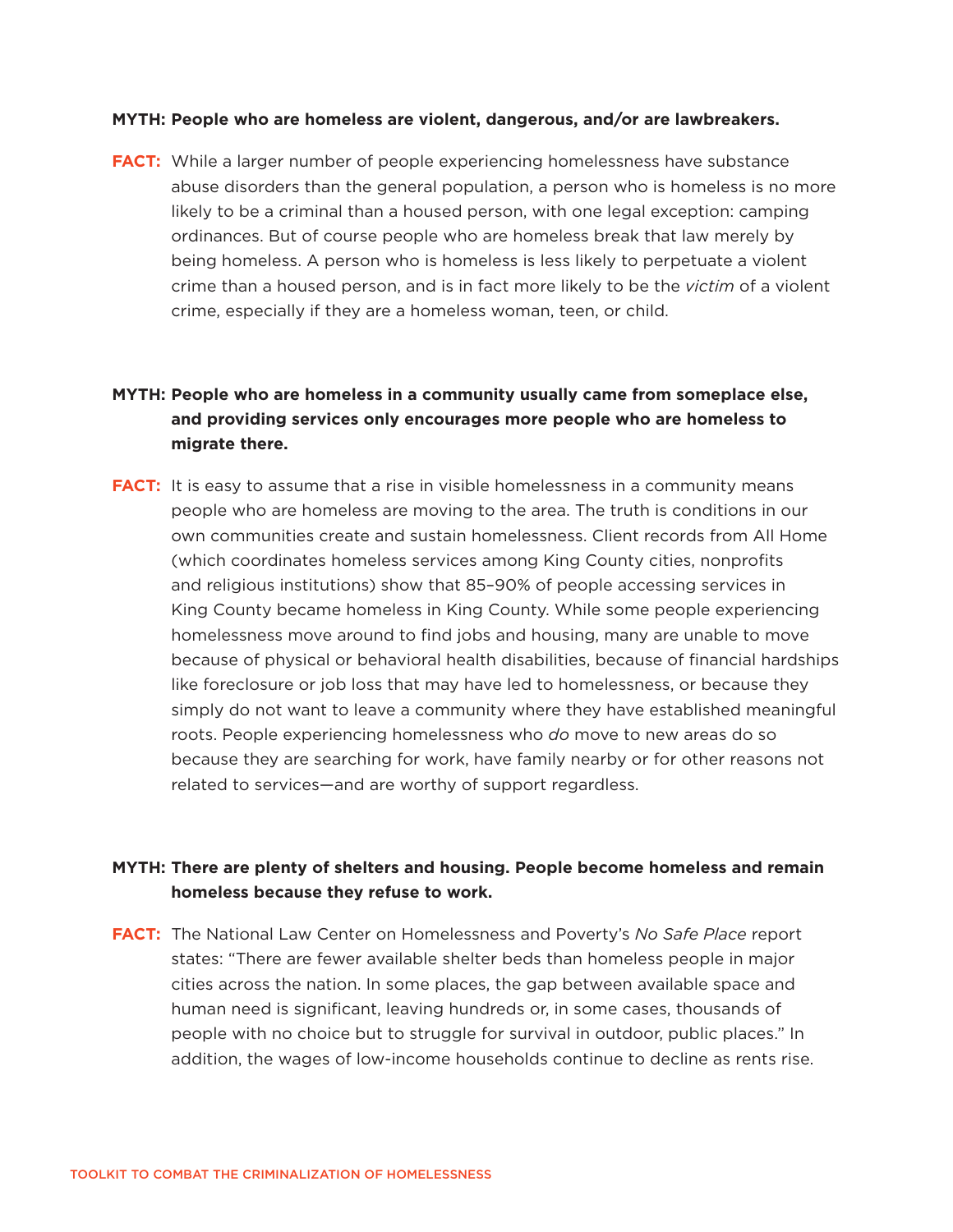In Washington, a worker must now earn at least 2 times the minimum wage to afford a 2-bedroom apartment. Even when low-wage workers can afford to pay for rent, they often cannot save enough to pay move-in costs, which traps them in time-limited transitional housing, or in outright homelessness. Landlords often demand steep deposits and tenant screening reports, while negative credit histories and eviction records bar too many from renting at all. According to the Housing Development Consortium, 21% of Seattle renter households are severely cost-burdened (paying more than 50% of their income in housing costs), and are at significant risk of becoming homeless.

## **MYTH: It is a waste of public resources to provide homeless services to certain people who don't "deserve" them, such as addicts.**

**FACT:** The construct of the deserving vs. undeserving poor is harmful, and often results in homelessness, drug use and addiction being seen as crimes rather than as conditions in need of treatment. People labeled "undeserving" are in fact usually the most vulnerable among those experiencing homelessness, and most in need of housing and services to escape chronic homelessness and recover. When people have access to housing, treatment services, healthcare, and other support services, they show fast progress establishing healthy, stable lives. It is also less expensive to house a person who is homeless than the taxpayer costs associated with criminalization and emergency service use while living on the street. A Seattle study published in the Journal of the American Medical Association found that the yearly cost to house 95 tenants in a local permanent supportive housing program was 53% less than the yearly cost of services when that same group was homeless. In addition, the group's emergency costs declined by 73% in the two years after the program's launch.

## **MYTH: Government policies to end homelessness are a waste of time.**

**FACT:** Homelessness is a systemic failure. It is caused by economic and structural conditions like lack of affordable housing, high cost of living, low-wage jobs, lack of access to health care, and mental health treatment & chemical dependency treatment services. Public policy is the leading cause of homelessness. Building more affordable housing, raising the minimum wage, and providing access to health services are just a few of the remedies that require effective public policy and adequate funding.